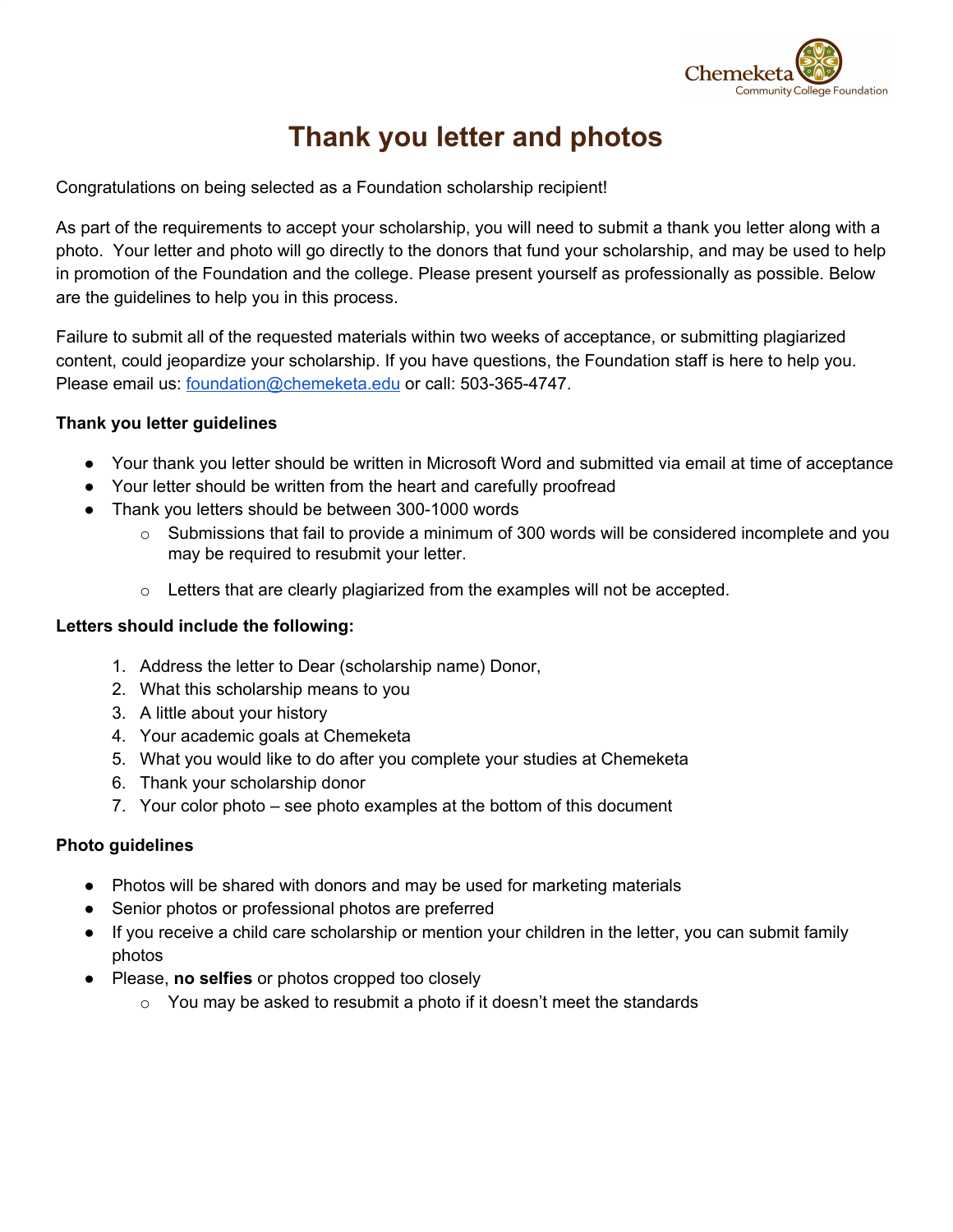

#### **Thank you letter examples**

**1 -** Dear Nursing Scholarship Donor:

I want to personally thank you for allocating this scholarship to my educational pursuit of becoming a Nurse. The three years it has taken applying and reapplying, and finally getting into the Nursing Program has given me hope and now receiving this scholarship is a huge blessing to me. My financial situation is anything but ideal, raising four children on a waitresses income and child/alimony support. I cried when I read the congratulatory letters for the Nursing program and the scholarship award.

My academic goal at Chemeketa is to complete the two year Nursing program with top GPA, earning my RN with gratitude for the opportunity to serve in the medical field. I plan on continuing my education and earn my BSN after my Chemeketa graduation. I chose Chemeketa because of its reputation in the Nursing field and the kindness this college has extended to me with wonderful counselors and professors who have helped me down this path.

To me education means the difference between poverty and having a good life for my children and myself. I am the first to be accepted, attend college, and start a career in the medical field. Struggling after a divorce with four children and finding a career that will build a good life, I am finally seeing a light at the end of the tunnel. This scholarship means that there is hope and reward for working hard, accomplishing goals, and never giving up.

 Thank you again so much for giving me a head start towards becoming successful in the Chemeketa Nursing program. It is making a world of difference to me.

Sincerely, Student Name

## **2** - Dear Robert Mobley Memorial Scholarship Donor,

First, I'd like to say thank you so much for my Robert Mobley Memorial Scholarship, I am so excited about this award. It will be a big help with my financial needs. My academic goal is to graduate from Chemeketa Community College with a fire science degree that will lead me to become the best firefighter I can possibly be. Once I have done that, I would like to continue my education and get my paramedic degree so I can be both firefighter and paramedic certified, increasing my capabilities and opportunities.

Going into high school, I already had an idea that I wanted to be a firefighter because it has always caught my interest. One of the reasons it caught my attention was because my father fights wildland fire and I think that's what really ignited my interest. Eventually I decided I wanted to take part in the structural side of fire, serving my community. There are negatives, such as risks you have to take, but the positives make it worth taking those risks. Best of all, you get to serve your community. Since I knew that becoming a firefighter was for me, I researched colleges in Oregon with fire science programs and found Chemeketa was the place for me.

After being accepted into the fire science program I realized that getting an education is expensive. On top of education, you have all your living expenses and other miscellaneous expenses that add to the cost of attending college and getting a degree. Any help that I can get is so appreciated and I am very grateful for opportunities like this scholarship that will give me a step closer to obtaining my degree.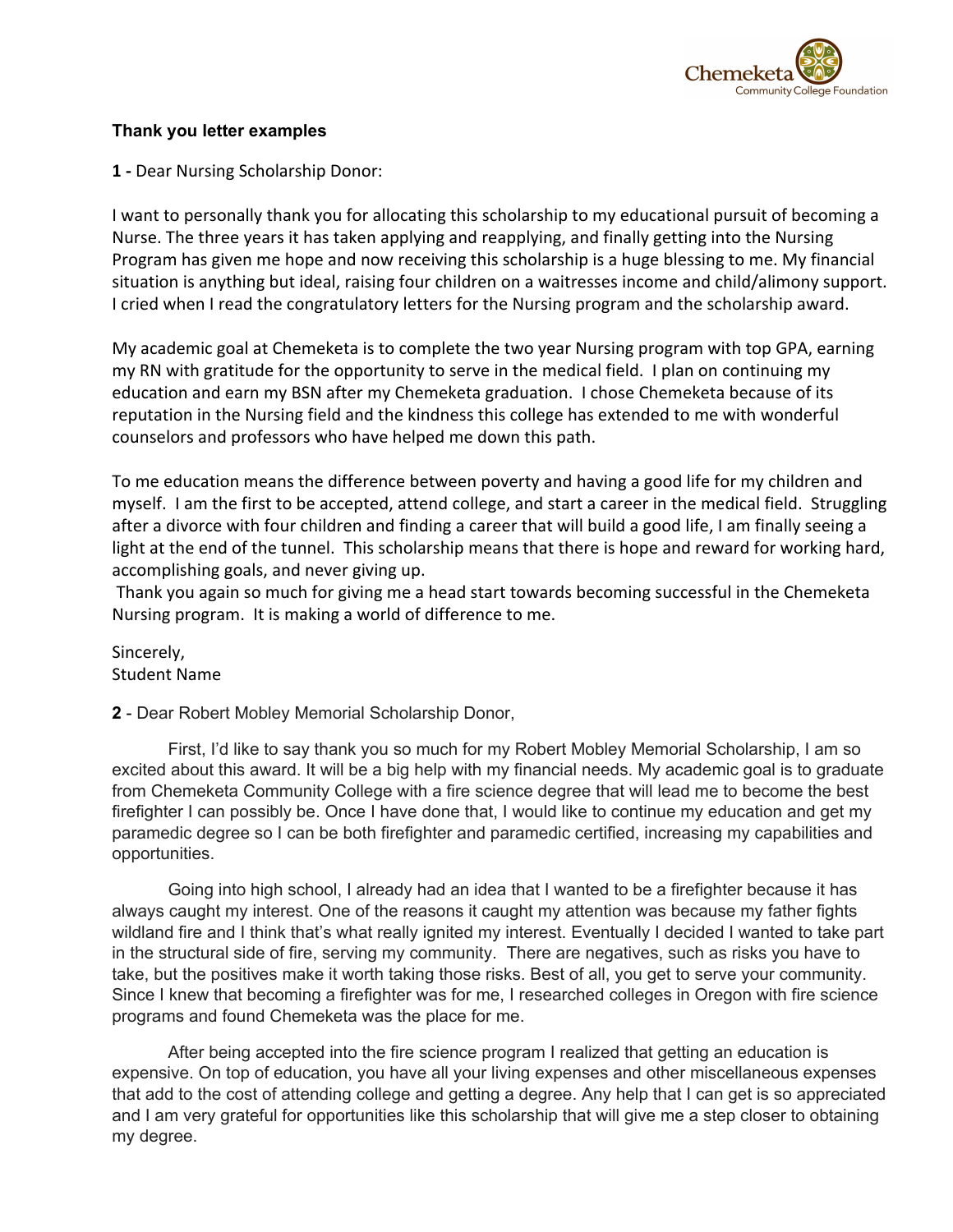

Thank you again for my Robert Mobley Memorial Scholarship that will help me fulfill my dream of being the best firefighter I can be.

Sincerely,

Student Name

**3** - Dear Craig Clark Memorial Scholarship Donor,

To start, I would like to thank you very much for my Craig Clark Memorial Scholarship. My academic goal in life is to become a Mathematician – and eventually get my Doctorate degree.

As a female in a rather male dominated subject, it is my dream to show girls like me that you can succeed in the things you are passionate about – even if others say you can't. I grew up loving math and science. While my friends loved writing poems, I loved timed multiplication tables. So it came to no one's surprise that I chose to pursue Math as a career path. In my single-parent home, I was told I was going to go to college no matter what. But we didn't have the funds or resources to pay for all the "no matter what's". But thanks to this scholarship, I can keep striving to reach my goal of graduating.

My ultimate path is to finish at Chemeketa with an AAOT and transfer to Western Oregon University. I will drive there instead of paying for room and board because it is less expensive this way and I can look after my family much easier. I plan to graduate from WOU with a Bachelor's of Science in Mathematics. From there my goal is to attend Oregon State University and obtain my Masters of Science in Mathematics. I will hopefully find a job teaching Math either at the High School or Community College level and start my life. Later, I will strive to obtain my Doctorate so I can become a professor and continue to show that girls can achieve anything they put their minds to.

With your help, I am a step closer in my ultimate path. This scholarship means that I don't need to take as many late night shifts in order to pay for all the costs and I can focus more on my studies and GPA. It is a huge financial help, and my family thanks you sincerely for this. Family is the reason I can pursue this life path and reach my goal. I am extremely motivated because of people like you caring enough to donate money and help better the community and the world.

Thank you again for my Craig Clark Memorial Scholarship and for helping not only me but my family.

Sincerely,

# Student Name

## **4** - Dear Alex Buczynski Memorial Scholarship donor,

I can't thank you enough for choosing me to be a recipient of the Alex Buczynski Memorial Scholarship. It means the world to me. I am currently a third year student at Chemeketa starting this term as a Human Services student. For a long time I struggled with what I wanted to do, career wise, but have finally chosen my direction. My academic goal is to obtain an Associate's degree in Human Services through Chemeketa followed by a Bachelor's Degree in Psychology at Western Oregon University. My goal is to work For Oregon DHS Child Protective Services.

Growing up I was always the one who was helping others, even putting them before myself. I have had a passion for working with children since I was young, starting with providing childcare through my church nursery when I was 10. I went on to continue providing childcare as I got older by becoming an in-home provider. I have now been in the field for 27years! I chose to attend Chemeketa originally because it was close to home and I could easily commute. At first I was in the Early Childhood